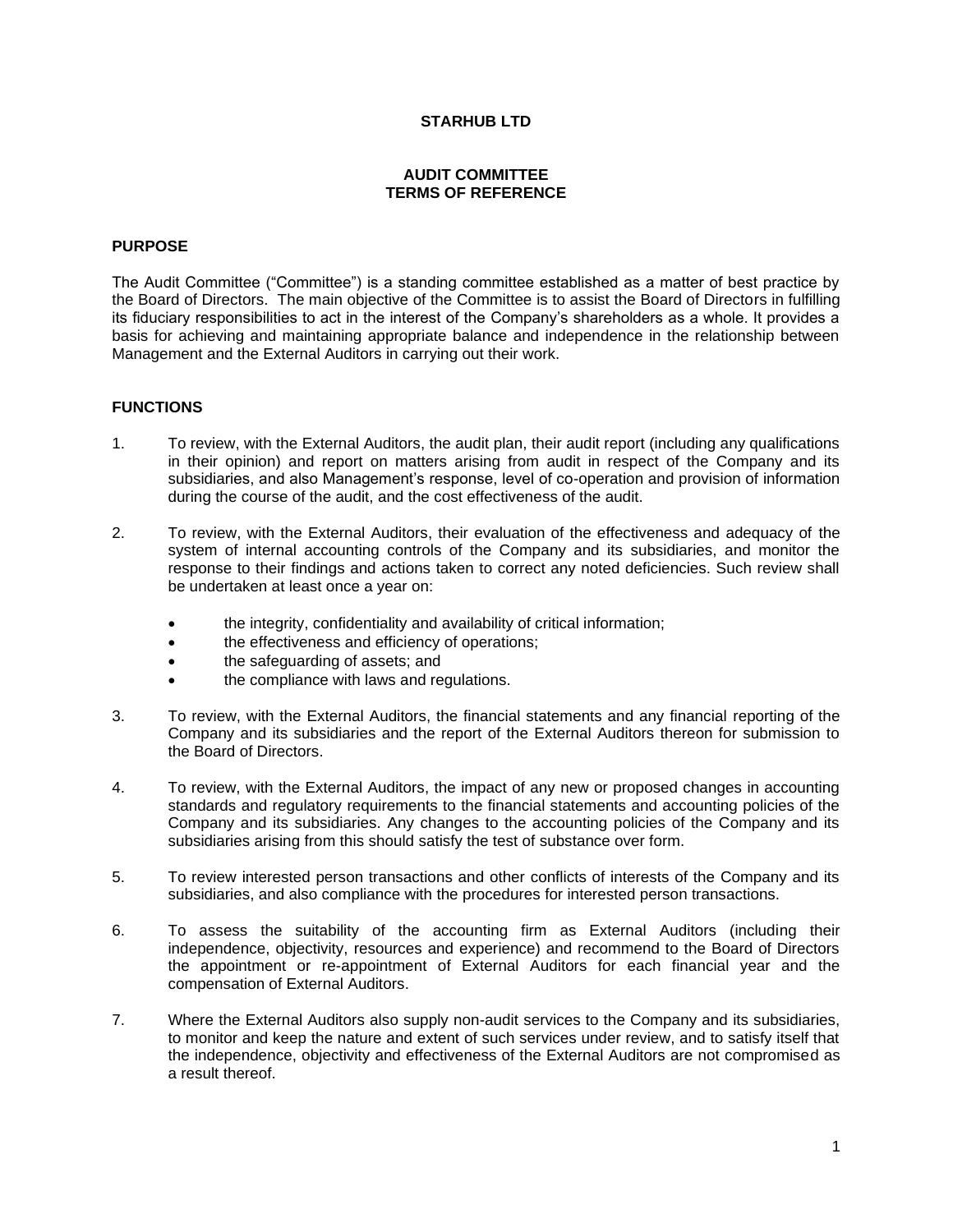- 8. To review and approve the Internal Audit plan and to review with the Internal Auditors, the scope and results of the internal audit procedures and to monitor the response to their findings to ensure that appropriate follow-up measures are taken.
- 9. To review the appropriate level of resources devoted to the internal audit function.
- 10. To approve the appointment, termination and compensation of the Internal Auditors.
- 11. To review the assistance given by officers of the Company and its subsidiaries to the External Auditors and Internal Auditors.
- 12. In the event the Committee becomes aware of a suspected fraud or irregularity or failure of internal controls or infringement of any law, rule and regulation which has or is likely to have a material impact on the operating results and/or financial position of the Company and its subsidiaries as a whole, to commission internal or as appropriate, external investigations into matters, and to review and report the findings thereof to the Board of Directors.
- 13. If required by Singapore Exchange Securities Trading Limited (the "SGX-ST") or any relevant authority, to appoint a special auditor to review or investigate such areas of the affairs of the Company and/or its subsidiaries as directed, and to report its findings to the Committee, the Board of Directors, the SGX-ST and/or the relevant authority as appropriate
- 14. To review any actual or potential conflict of interest that may involve Directors as disclosed by them to the Board of Directors and the exercise of Directors' fiduciary duties in this respect, by (a) considering whether a conflict of interest does in fact exist and where such Director is a member of the Committee, such Director will abstain from participating in any proceedings of the Committee in relation to the review of a conflict of interest relating to him, and (b) examining the nature of the conflict and such relevant supporting data as the Committee may deem reasonably necessary.
- 15. Any other functions as may be agreed to by the Committee and the Board of Directors or prescribed by applicable law or regulation.

## **COMPOSITION AND CONSTITUTION**

1. The Committee shall comprise the following members:-

| Chairman | Mr Ma Kah Woh                     |
|----------|-----------------------------------|
| Members  | Mr Nihal Vijaya Devadas Kaviratne |
|          | Ms Ng Shin Ein                    |
|          | Mr Teo Ek Tor                     |

- 2. The Board of Directors shall annually confirm the membership of the Committee, which shall comprise Directors no fewer than three (3) members, all of whom shall be non-executive directors of the Company, and from amongst their number, of whom the majority shall be independent, namely a Director who shall not be:
	- a) executive directors of the Company or any related corporation; or
	- b) a spouse, parent, brother, sister, son or adopted son or daughter or adopted daughter of an executive director of the Company or any related corporation; or
	- c) any person having a relationship with the Company which, in the opinion of the Board of Directors would interfere, or be reasonably perceived to interfere, with the exercise of independent judgement in carrying out the functions of the Committee.